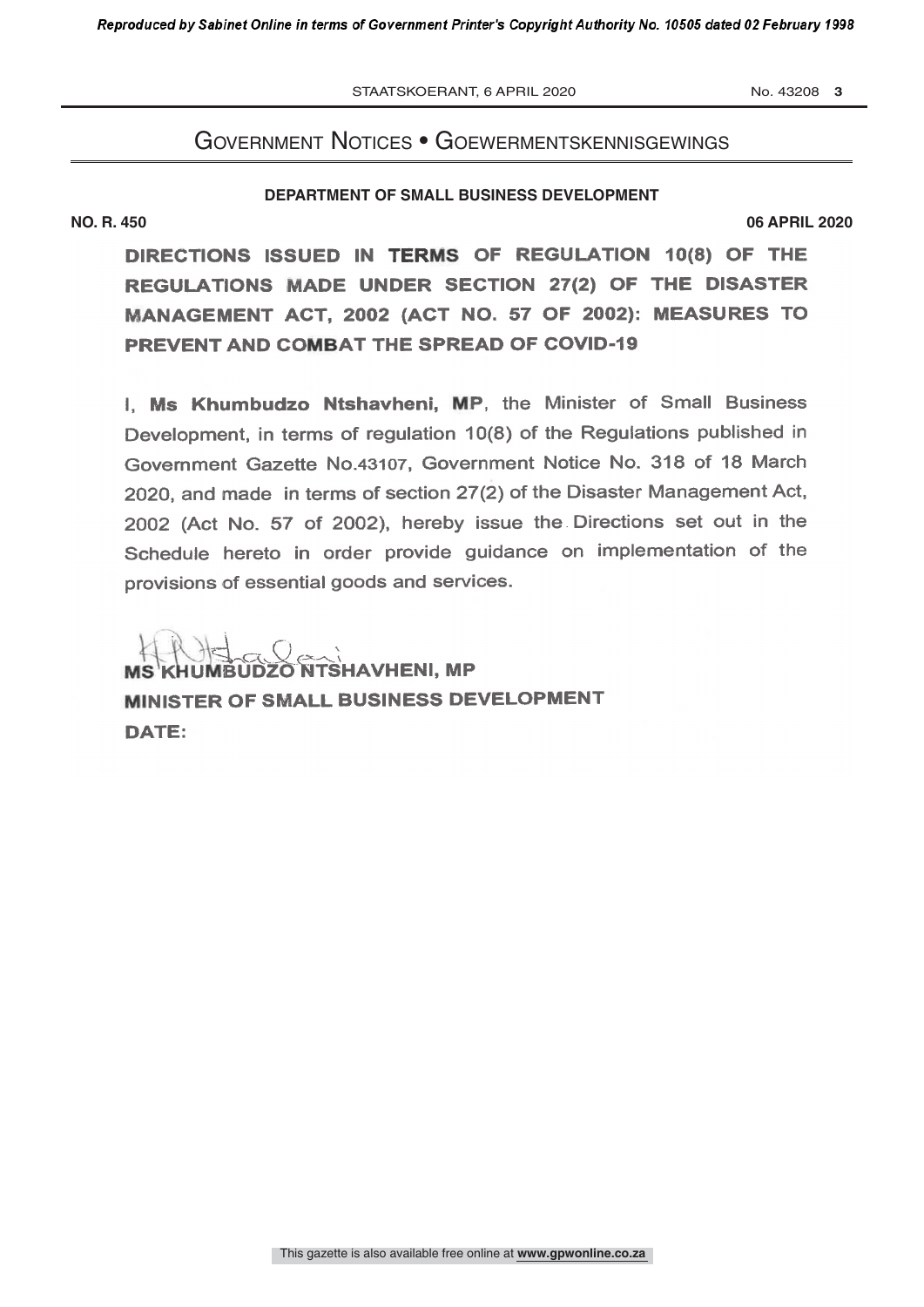## **SCHEDULE**

#### **Definitions**

1. In these Directions, a word or expression bears the meaning assigned to it in the Regulations promulgated in Government Gazette No. 43107, Government Notice No.R318 of 18 March 2020 and in the Regulations promulgated in Government Gazette No. 43148, Government Notice No.398 of 25 March 2020, in terms of section 27(2) of the Disaster Management Act, 2002, and unless the context otherwise indicates-

"lockdown Requiations" means the regulations published in Government Gazette No. 43148, Government Notice No.398 of 25 March 2020

- 1.1 These Directions are issued in order to assist SMMEs operating grocery stores including the corner shops, spaza shops, fruit and vegetable stores, to comply with the lockdown Regulations. The Informal Food Traders as referred to in the Regulations are limited to Fruit and Vegetable informal traders and the Langanas, who operate in the Northern Cape and Western Cape.
- 1.2 In terms of the lockdown Regulations, all enterprises operating within the borders of the Republic of South Africa are expected to close during the lockdown period except for enterprises which are designated as providers of essential goods and services as per Annexure B to the lockdown Regulations.
- 1.3 All enterprises must ensure that the absolute minimum number of staff necessary to safely operate the enterprises are at work during the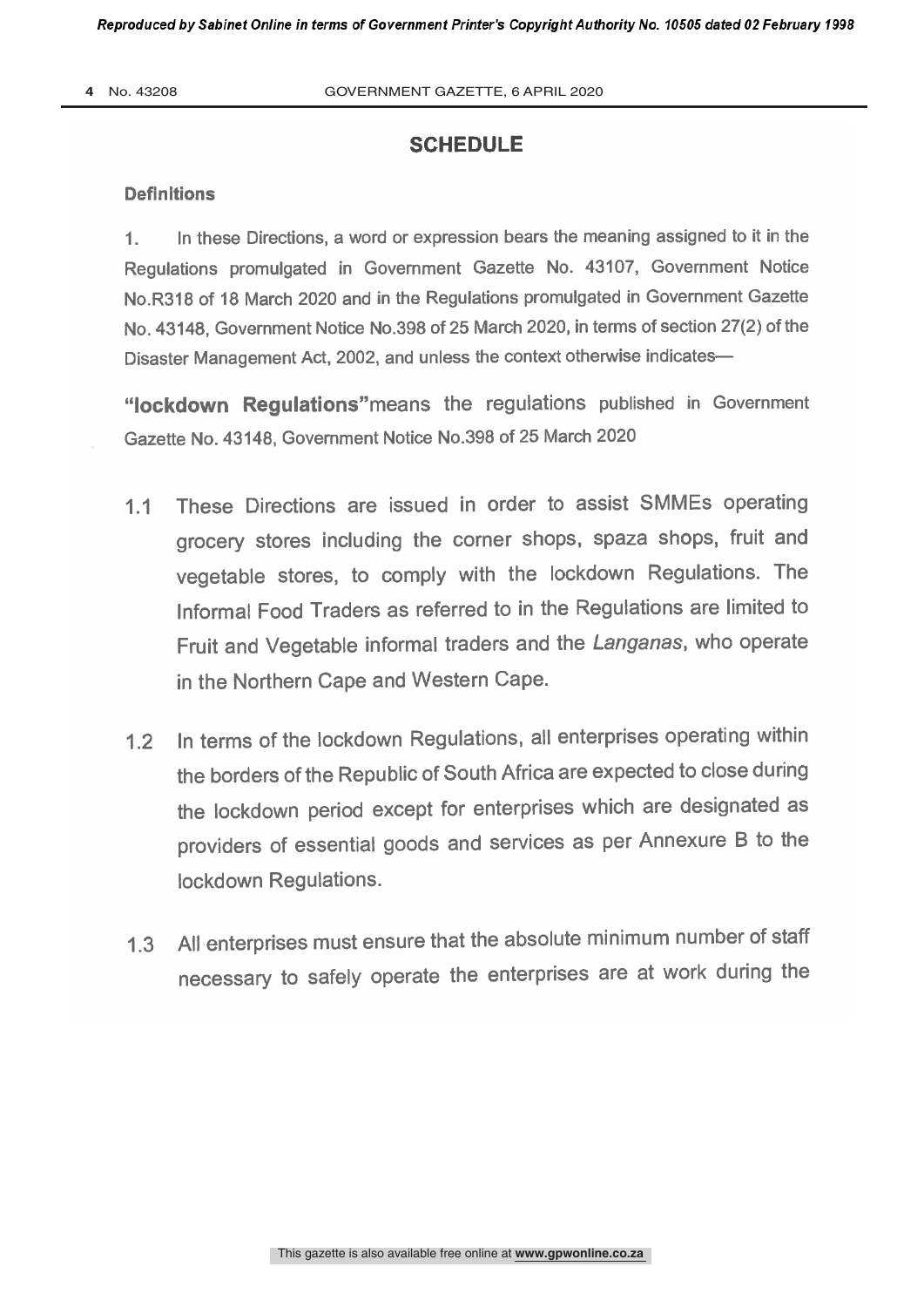STAATSKOERANT, 6 APRIL 2020 No. 43208 5

lockdown period. Furthermore, employers are encouraged to provide transport for their employees during the lockdown period.

- 1.4 The grocery stores outlined in paragraph 1.1 above are permitted to operate during the lockdown period irrespective of the nationality of their owners provided that they adhere to the following:
- 1.4.1 All spaza shop owners and informal food traders must hold permits issued by their respective local municipalities allowing them to trade, in line with the provisions of the Business Act, 71 of 1991 as amended;
- 1.4.2 No person may stay overnight in a grocery store in contravention of the Food Safety and Health Standards;
- 1.4.3 Only the sale of foodstuff and basic necessities is permitted, grocery stores must not sell products or goods that are prohibited by the lockdown Regulations;
- 1.4.4 The grocery stores must uphold the health and hygiene requirements by:
- 1.4.4.1 Maintaining a social distance amongst customers and between the trader and customer of at least one metre;
- 1.4.4.2 Disinfecting and sanitising trading spaces in line with the Directions issued by the Department of Health;
- 1.4.5 Spaza shop owners and informal food traders currently trading without permits may apply for temporary permits, and in case of non-South African citizens, the business owner-

(a) must have been lawfully admitted into the Republic and must hold a valid passport with a visa issued by the Department of Home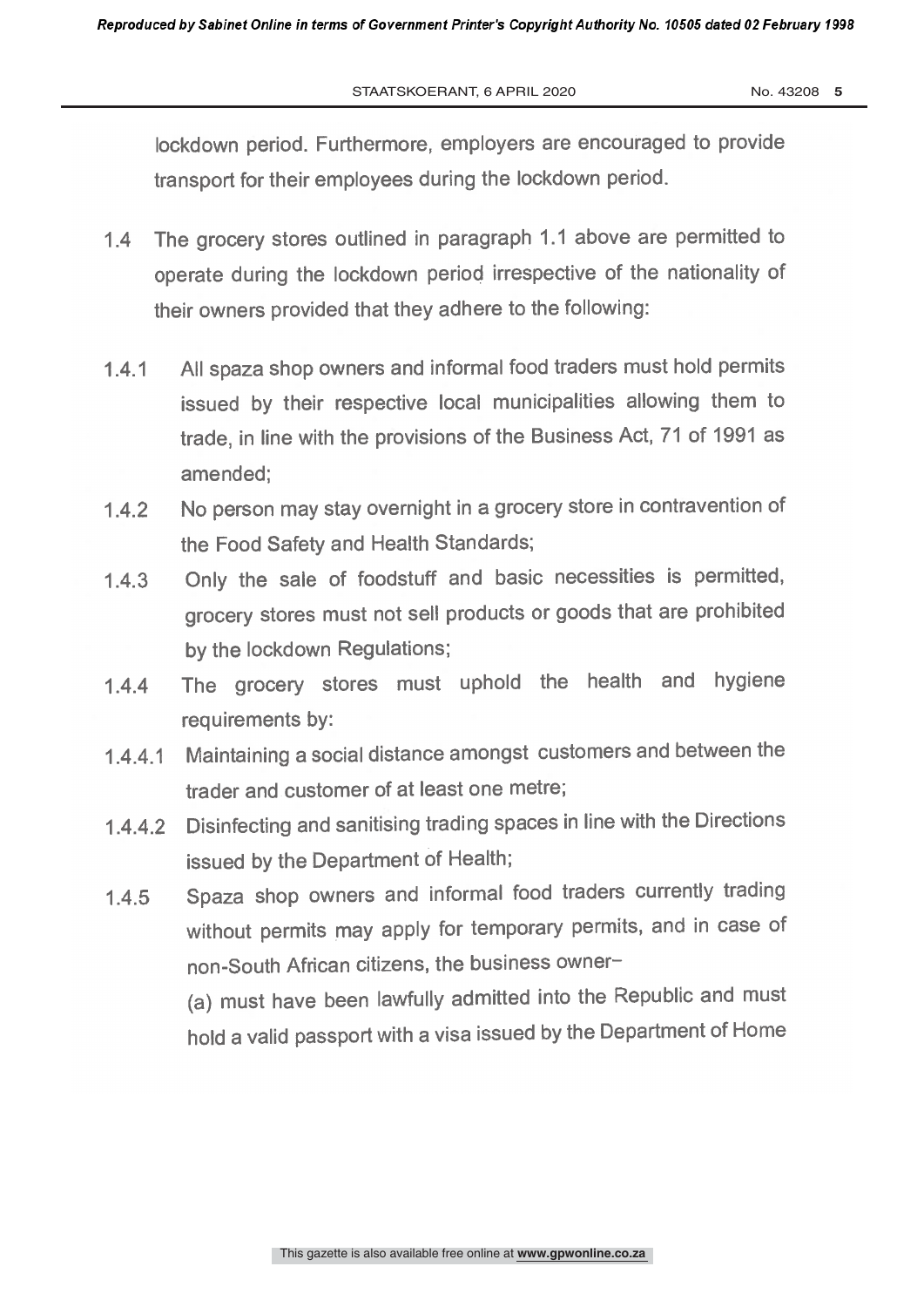Affairs in terms of section 10 of the Immigration Act, 2002 (Act No. 13 of 2002), authorising him or her to operate a business; or

(b) must alternatively, hold an asylum seeker's permit issued in terms of section 22 of the Refugees Act, 1998 (Act No. 130 of 1998), which allows him or her to work. Permission to operate will be linked to the period covered by the asylum seeker's permit.

## 2. MANDATORY IDENTIFICATION REQUIRED BY STAFF WORKING DURING THE LOCKDOWN PERIOD

- 2.1 All staff must at all times carry a permit to perform essential services contemplated regulation 11(B)(3) of the lockdown Regulations.
- 2.2 A stamp or authorised signature on the permit contemplated in regulation 11(B)(3), to perform essential services, is acceptable.

All staff must at all times carry a positive photo identification such as an identity document, passport or permit, issued by the Department of Home Affairs.

# 3. CONTACT DETAILS IN THE EVENT OF SMALL BUSINESSES WISHING TO CLARIFY THEIR STATUS AS RENDERING ESSENTIAL SERVICES OR PROVIDING ESSENTIAL GOODS

3.1 SMMEs may contact the Department of Small Business Development (DSBD) on 0860 663 7867 for more information or alternatively send their queries to info@dsbd.gov.za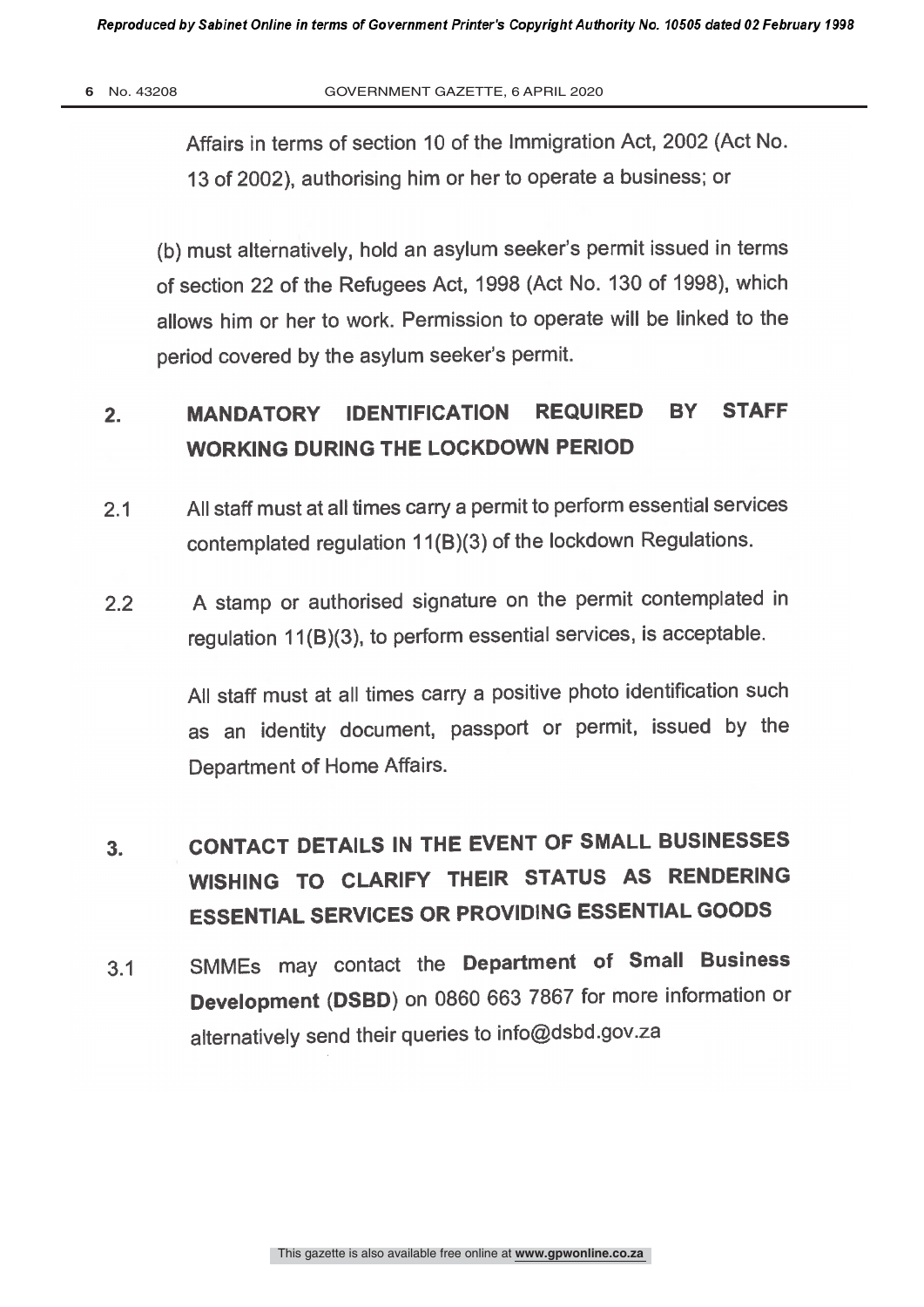$\bar{\omega}$ 

4.1 These Directions come into operation on the date of publication in the Government Gazette.

¡ Ms Khumbudzo Ntshavheni

**Minister for Small Business Development** 

Date: